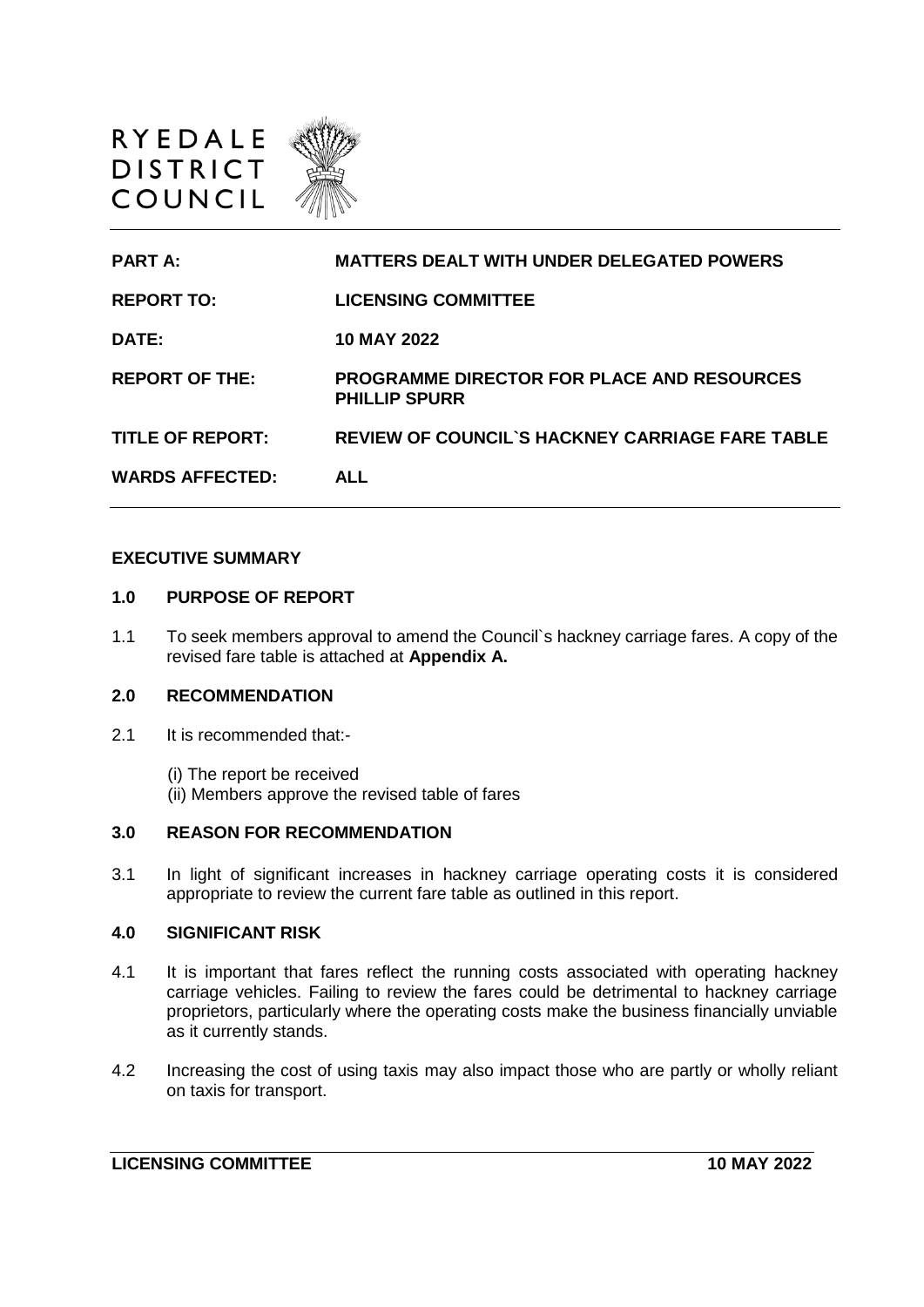# **REPORT**

### **5.0 INTRODUCTION AND BACKGROUND**

- 5.1 Section 65 of the Local Government (Miscellaneous Provisions) Act 1976 makes provision for the Council to fix the rates of fares for time, distance and all other charges in connection with the hire of a hackney carriage.
- 5.2 When setting the fares the legislation does not prevent the Council from taking into account any external factors, and there is no limit on the amount of increase or variation (subject to reasonableness).
- 5.3 As the Council would like to encourage the provision of high quality hackney carriage vehicles it is important that fares are balanced, thereby ensuring proprietors are able to support the running costs associated with the high standard of vehicles required by the Council, but at the same time the fare should not be so high as to preclude use by passengers.

### **6.0 POLICY CONTEXT & CONSULTATION**

- 6.1 A document setting out the Council's proposals was issued to all hackney carriage proprietors to determine the level of support for the proposals together with any comments or observations proprietors may have.
- 6.2 Two responses to the consultation were received both in support of the proposals. These were from a driver and an operator of 22 hackney carriage vehicles (approximately a third of the hackney carriage fleet). No unfavourable responses were received.
- 6.3 Members should note that the fares proposed are the maximum which may be charged, with drivers having the option to charge less than the metered fare should they choose.

### **7.0 REPORT DETAILS**

- 7.1 The current fare structure consists of 3 tariffs based on distance travelled and the time taken, including a standard day rate, a night time rate and rate reserved for Christmas Eve, New Year's Eve and all Bank Holidays.
- 7.2 Fares set by local authorities vary from area to area, to give some context the current fares set by the local authorities undergoing Local Government Review compare as follows for a journey of 2 miles under tariff 1:

| Harrogate     | £7.00 |
|---------------|-------|
| Scarborough   | £6.60 |
| Selby         | £6.06 |
| Ryedale       | £6.00 |
| Richmondshire | £5.60 |
| Hambleton     | £5.50 |
| Craven        | £5.30 |
|               |       |

7.3 Members should note that the above fares are correct at the time of writing this report however other authorities are also considering or in the process of reviewing fares.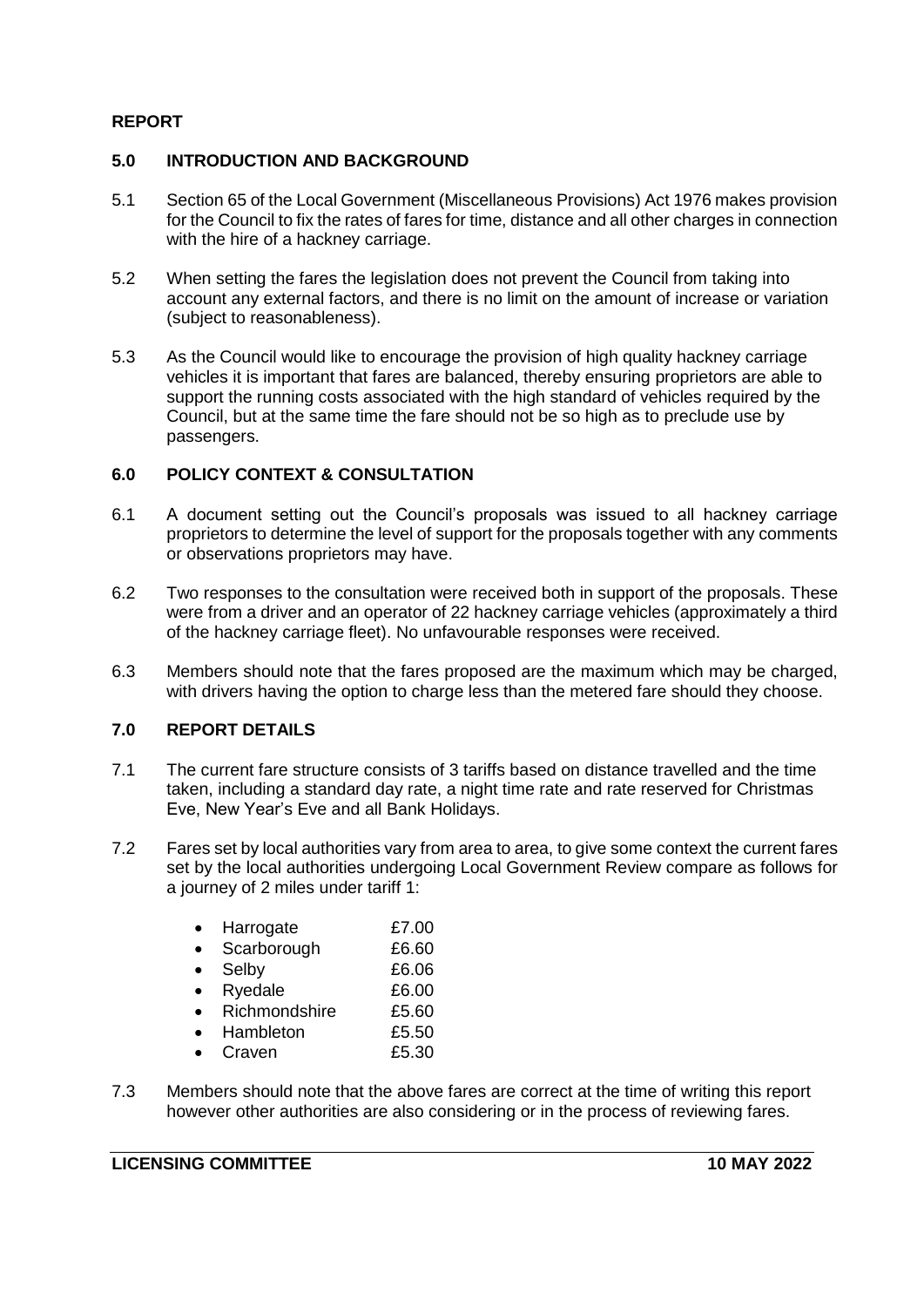- 7.4 Clearly there are a number of factors which influence the costs of operating a hackney carriage including vehicle, fuel, maintenance and insurance costs together with the general costs of living.
- 7.5 As of 29 March 2022 the average cost of a litre of diesel has risen to £1.77 and petrol to £1.64 (RAC Fuel Reports). However, it should be noted that the actual costs in the more rural areas of the district may well be in excess of these figures. In addition the cost of used vehicles are on average 31.9% more expensive compared with a year ago (Auto Trader February Report)
- 7.6 In light of the increased overall running costs associated with the sector, Members are asked to consider the following amendments to these tariffs:
	- a) Increase the fare up to ½ mile (commonly referred to as the flag drop) by 30p in respect of tariffs 1, 2 and 3.
	- b) Increase the charge for subsequent distance travelled from 10p to 11p (tariff 1), from 25p to 28p (tariff 2) and from 30p to 33p (tariff 3).
	- c) To bring forward the time at which the tariff 2 (night time rate) takes effect from 11pm to 9pm.

For comparison if the proposed fare increase were to be approved, a 2 mile journey on tariff 1 would amount to £6.60, rather than the current rate of £6.00.

- 7.7 The review intends to apply the proposed increases consistently across journeys of different lengths. The amendment to the start time of tariff 2 (night time rate) seeks to address the reported shortage of hackney carriage vehicles on evenings (particularly at a weekend). It is hoped that bringing tariff 2 forward will encourage more drivers and vehicles to work during this busy period.
- 7.8 Some example journeys are provided below taking into account the proposals:

| Tariff 1 – 6am to 9pm | <b>Current</b><br>fare | <b>Proposed</b><br>fare | %<br><b>Increase</b> |
|-----------------------|------------------------|-------------------------|----------------------|
| Journey of 1 mile     | £4.00                  | £4.40                   | 10                   |
| Journey of 2 miles    | £6.00                  | £6.60                   | 10                   |
| Journey of 3 miles    | £8.00                  | £8.80                   | 10                   |
| Journey of 5 miles    | £12.00                 | £13.20                  | 10                   |
| Journey of 10 miles   | £22.00                 | £24.20                  | 10                   |
| Journey of 20 miles   | £42.00                 | £46.20                  | 10                   |
|                       |                        |                         |                      |
| Tariff 2 – 9pm to 6am | <b>Current</b>         | <b>Proposed</b>         | %                    |
|                       | fare                   | fare                    | <b>Increase</b>      |
| Journey of 1 mile     | £4.85                  | £5.30                   | 9.3                  |
| Journey of 2 miles    | £7.35                  | £8.10                   | 10.2                 |
| Journey of 3 miles    | £9.85                  | £10.90                  | 10.7                 |
| Journey of 5 miles    | £14.85                 | £16.50                  | 11.1                 |
| Journey of 10 miles   | £27.35                 | £30.50                  | 11.5                 |
| Journey of 20 miles   | £52.35                 | £58.50                  | 11.7                 |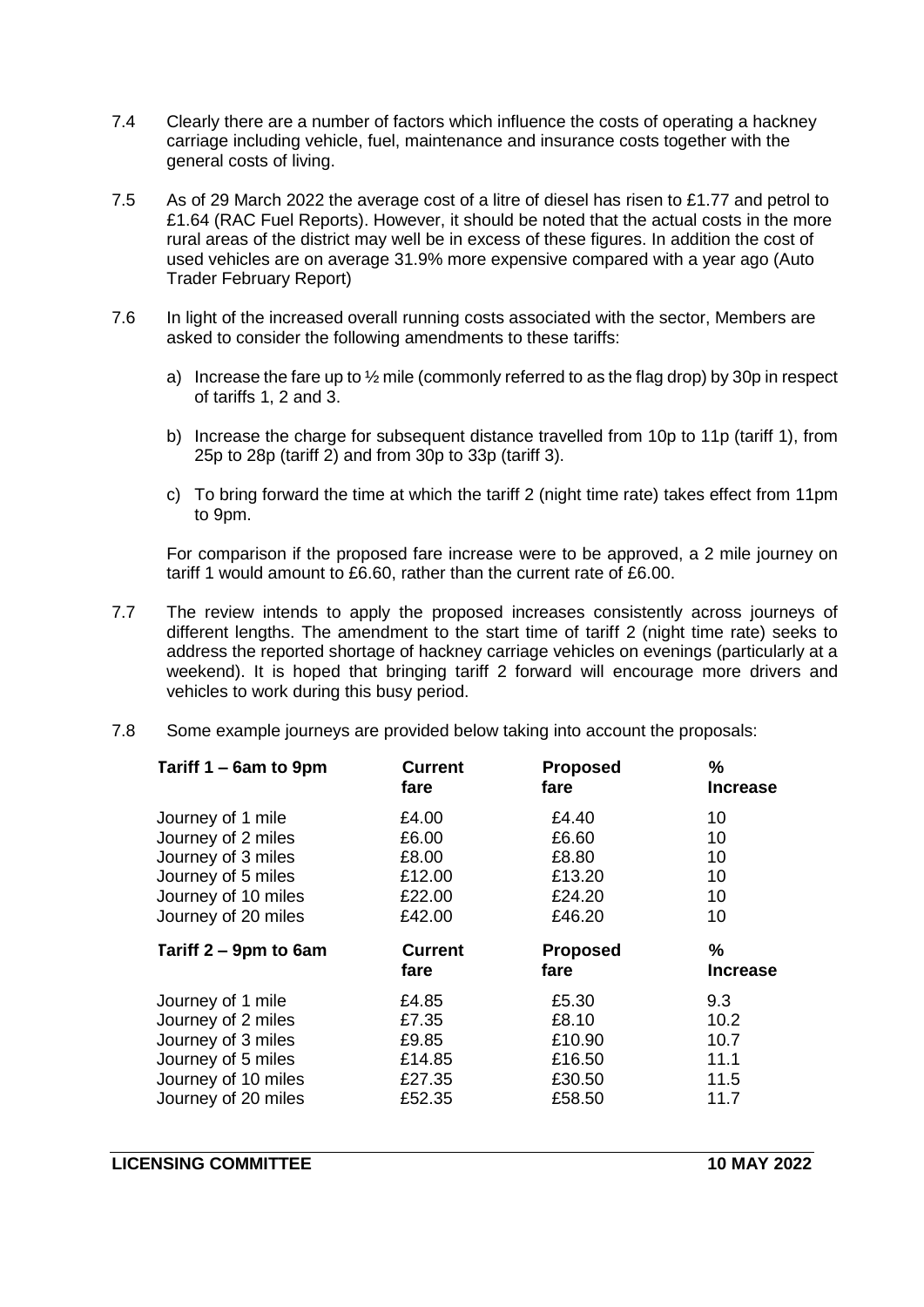## **Tariff 3 - Journeys on Christmas Eve, New Year's Eve (from 6pm) and all day Bank Holidays (to 6am the following day)**

|                     | <b>Current</b> | <b>Proposed</b> | %               |
|---------------------|----------------|-----------------|-----------------|
|                     | fare           | fare            | <b>Increase</b> |
| Journey of 1 mile   | £6.00          | £6.45           | 7.5             |
| Journey of 2 miles  | £9.00          | £9.75           | 8.3             |
| Journey of 3 miles  | £12.00         | £13.05          | 8.8             |
| Journey of 5 miles  | £18.00         | £19.65          | 9.2             |
| Journey of 10 miles | £33.00         | £36.15          | 9.5             |
| Journey of 20 miles | £63.00         | £69.15          | 9.8             |

### **8.0 IMPLICATIONS**

8.1 The following implications have been identified:

#### **Financial**

If approved the Council must advertise the proposed fare increase in a local newspaper which can be accommodated within existing service budgets.

Any increase in fares would have a financial effect on taxi-users throughout the district of Ryedale.

Any increase in fares would incur a small, one-off cost to all hackney carriage proprietors for a meter recalibration.

#### **Legal**

Where an Authority makes or varies a Table of Fares it must publish in at least one local newspaper a notice setting out the Table or variation, specifying a period not less than 14 days within which objections may be made, and keep a copy of the notice at its offices open to public inspection. If no objection is received or all objections are withdrawn, the Table or variation comes into operation. If an objection is made and not withdrawn, the council must set a further date for the Table or variation to come into effect, with or without modification as decided by it after consideration of the objections.

A Table of Fares has effect as if it were included in the hackney carriage byelaws. Unless the fare is otherwise agreed before the hiring was effected, the Table applies to journeys ending outside the district. It also applies where a hackney carriage is used in the district as a private hire vehicle.

### **Equalities**

An Equality Impact Assessment has been completed in respect of this report. Although it is acknowledged that the proposals may impact negatively on all groups, the assessment has highlighted the availability of community based transport services as an alternative to taxi services thereby providing choice. Such providers are available on the Council's website.

### **Others**

Planning, Environmental, Crime & Disorder, Health & Safety implications have been considered and do not apply.

### **9.0 ACTION PLAN**

#### **LICENSING COMMITTEE 10 MAY 2022**